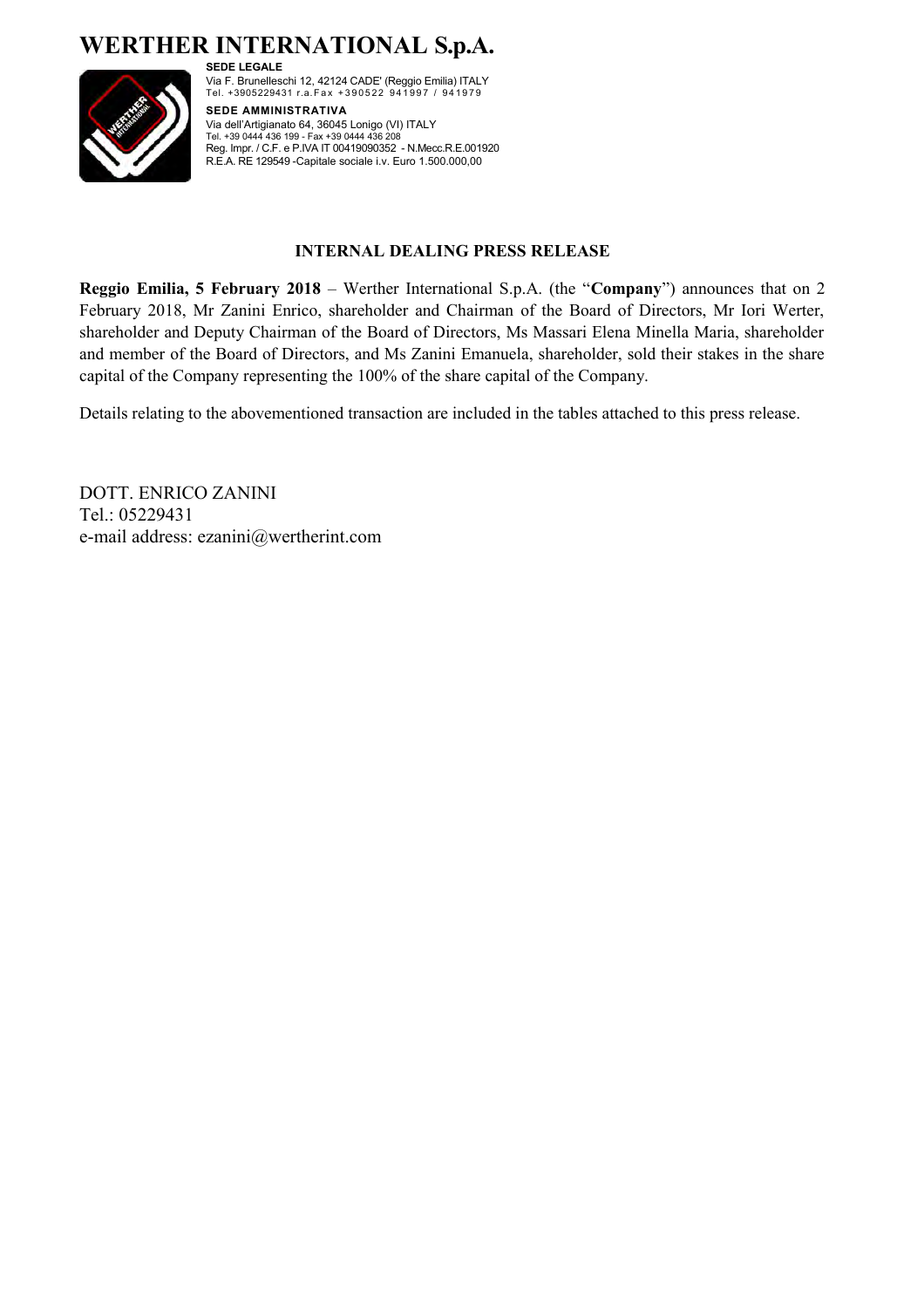| $\mathbf{1}$   | Details of the person discharging managerial responsibilities/person closely associated                                                                                                              |                                  |
|----------------|------------------------------------------------------------------------------------------------------------------------------------------------------------------------------------------------------|----------------------------------|
| a)             | Name                                                                                                                                                                                                 | <b>EMANUELA ZANINI</b>           |
| $\overline{2}$ | <b>Reason for the notification</b>                                                                                                                                                                   |                                  |
| a)             | Position/status                                                                                                                                                                                      | Shareholder                      |
| b)             | Initial<br>notification/Amendment                                                                                                                                                                    | Initial notification             |
| 3              | Details of the issuer, emission allowance market participant, auction platform, auctioneer or auction monitor                                                                                        |                                  |
| a)             | Name                                                                                                                                                                                                 | Werther International S.p.A.     |
| b)             | LEI                                                                                                                                                                                                  | 8156005BE9E6EEE11D07             |
| 4              | Details of the transaction(s): section to be repeated for (i) each type of instrument; (ii) each type of transaction; (iii)<br>each date; and (iv) each place where transactions have been conducted |                                  |
| a)             | Description of the<br>financial instrument, type<br>of instrument                                                                                                                                    | Code ISIN IT0005246472           |
|                | Identification code                                                                                                                                                                                  |                                  |
| b)             | Nature of the transaction                                                                                                                                                                            | Sale / Transfer                  |
| C)             | Price(s) and volume(s)                                                                                                                                                                               | Price<br>0,186<br>Volume 267.500 |
| d)             | Aggregated information<br>Aggregated volume<br>Price                                                                                                                                                 | Price 0,186<br>Volume 267.500    |
| e)             | Date of the transaction                                                                                                                                                                              | 2017-02-02 at 4.00 pm            |
| f)             | Place of the transaction                                                                                                                                                                             | Outside a trading venue          |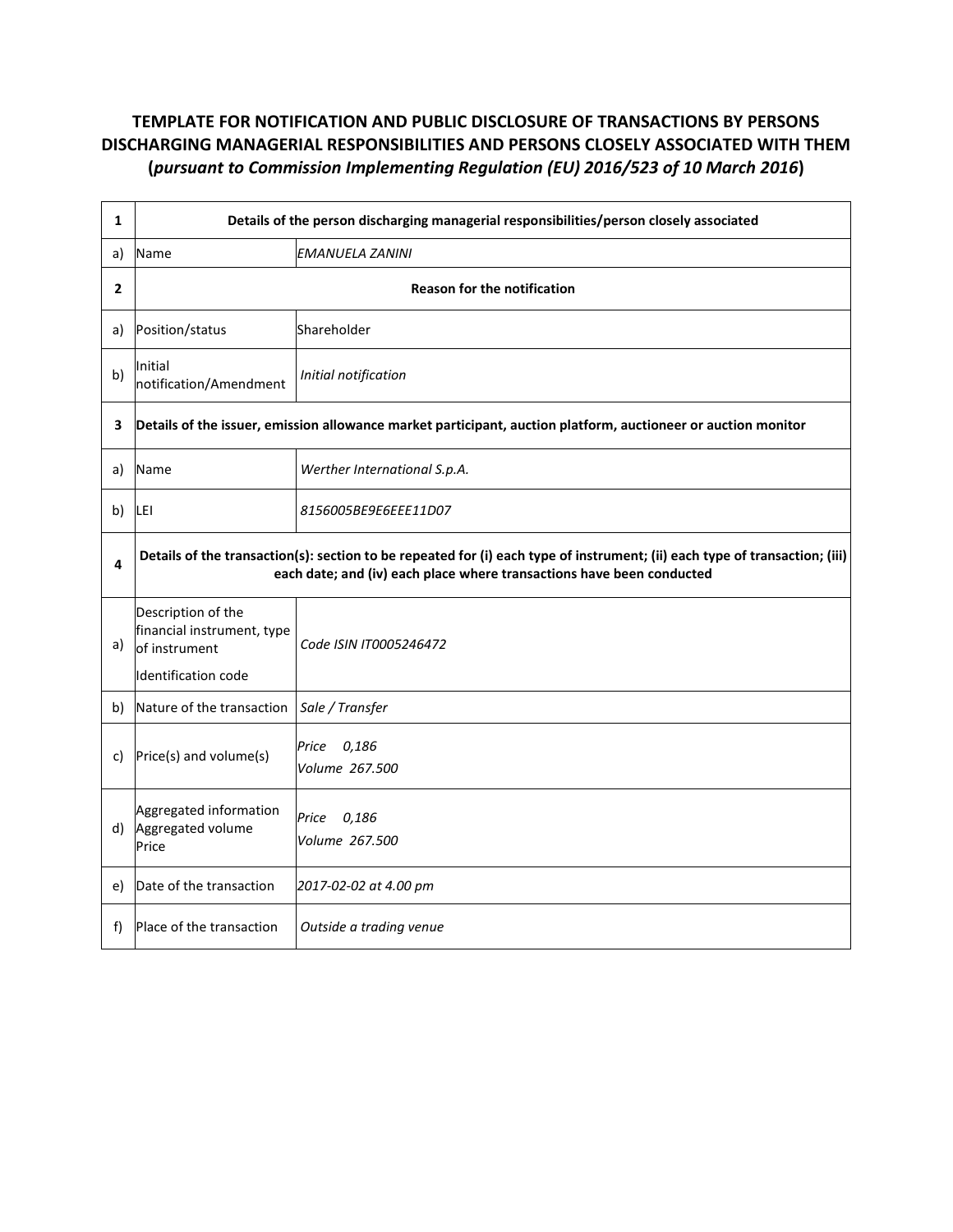| $\mathbf{1}$   | Details of the person discharging managerial responsibilities/person closely associated                                                                                                              |                                                     |
|----------------|------------------------------------------------------------------------------------------------------------------------------------------------------------------------------------------------------|-----------------------------------------------------|
| a)             | Name                                                                                                                                                                                                 | <b>ENRICO ZANINI</b>                                |
| $\overline{2}$ | <b>Reason for the notification</b>                                                                                                                                                                   |                                                     |
| a)             | Position/status                                                                                                                                                                                      | Shareholder and President of the Board of Directors |
| b)             | Initial<br>notification/Amendment                                                                                                                                                                    | Initial notification                                |
| 3              | Details of the issuer, emission allowance market participant, auction platform, auctioneer or auction monitor                                                                                        |                                                     |
| a)             | Name                                                                                                                                                                                                 | Werther International S.p.A.                        |
| b)             | LEI                                                                                                                                                                                                  | 8156005BE9E6EEE11D07                                |
| 4              | Details of the transaction(s): section to be repeated for (i) each type of instrument; (ii) each type of transaction; (iii)<br>each date; and (iv) each place where transactions have been conducted |                                                     |
| a)             | Description of the<br>financial instrument, type<br>of instrument                                                                                                                                    | Code ISIN IT0005246472                              |
|                | Identification code                                                                                                                                                                                  |                                                     |
| b)             | Nature of the transaction                                                                                                                                                                            | Sale / Transfer                                     |
| C)             | Price(s) and volume(s)                                                                                                                                                                               | Price 0,302<br>Volume 934.500                       |
| d)             | Aggregated information<br>Aggregated volume<br>Price                                                                                                                                                 | Price 0,302<br>Volume 934.500                       |
| e)             | Date of the transaction                                                                                                                                                                              | 2017-02-02 at 4.00 pm                               |
| f)             | Place of the transaction                                                                                                                                                                             | Outside a trading venue                             |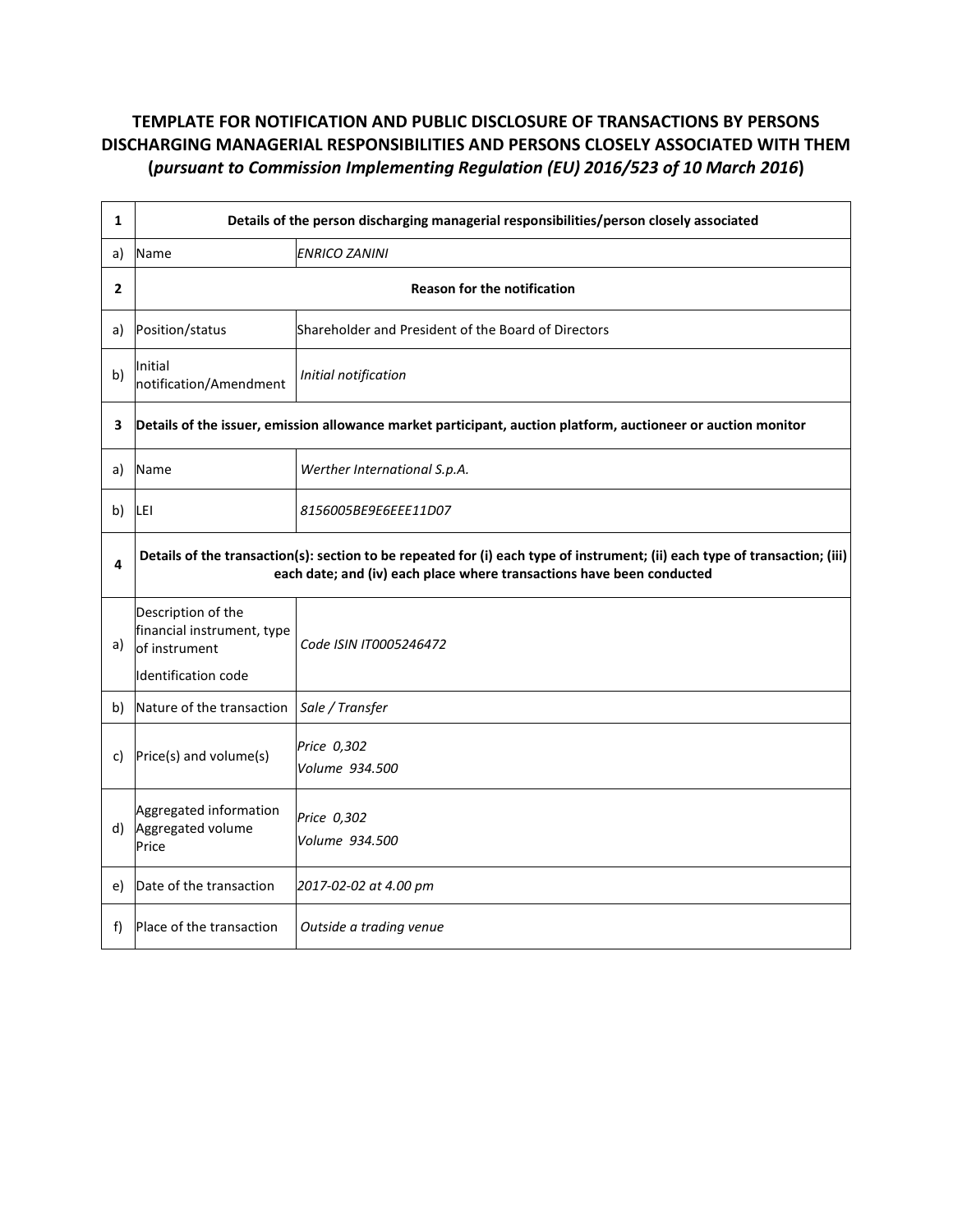| $\mathbf{1}$   | Details of the person discharging managerial responsibilities/person closely associated                                                                                                              |                                                  |  |
|----------------|------------------------------------------------------------------------------------------------------------------------------------------------------------------------------------------------------|--------------------------------------------------|--|
| a)             | Name                                                                                                                                                                                                 | MASSARI ELENA MINELLA MARIA                      |  |
| $\overline{2}$ | <b>Reason for the notification</b>                                                                                                                                                                   |                                                  |  |
| a)             | Position/status                                                                                                                                                                                      | Shareholder and Member of the Board of Directors |  |
| b)             | Initial<br>notification/Amendment                                                                                                                                                                    | Initial notification                             |  |
| 3              | Details of the issuer, emission allowance market participant, auction platform, auctioneer or auction monitor                                                                                        |                                                  |  |
| a)             | Name                                                                                                                                                                                                 | Werther International S.p.A.                     |  |
| b)             | LEI                                                                                                                                                                                                  | 8156005BE9E6EEE11D07                             |  |
| 4              | Details of the transaction(s): section to be repeated for (i) each type of instrument; (ii) each type of transaction; (iii)<br>each date; and (iv) each place where transactions have been conducted |                                                  |  |
| a)             | Description of the<br>financial instrument, type<br>of instrument                                                                                                                                    | Code ISIN IT0005246472                           |  |
|                | Identification code                                                                                                                                                                                  |                                                  |  |
| b)             | Nature of the transaction                                                                                                                                                                            | Sale / Transfer                                  |  |
| C)             | Price(s) and volume(s)                                                                                                                                                                               | Price 0,277<br>Volume 1.482.000                  |  |
| d)             | Aggregated information<br>Aggregated volume<br>Price                                                                                                                                                 | Price 0,277<br>Volume 1.482.000                  |  |
| e)             | Date of the transaction                                                                                                                                                                              | 2017-02-02 at 4.00 pm                            |  |
| f)             | Place of the transaction                                                                                                                                                                             | Outside a trading venue                          |  |